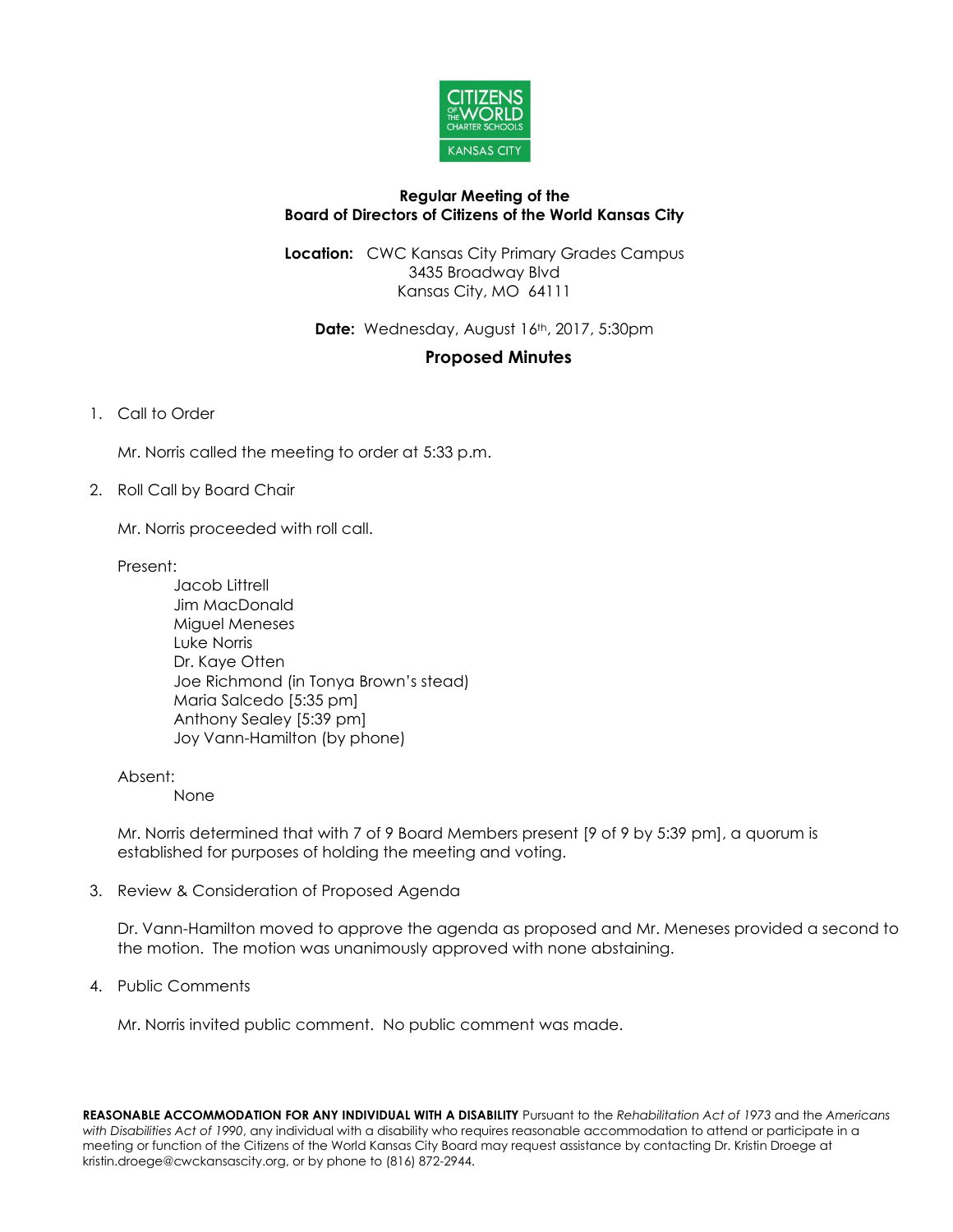5. Review & Consideration of minutes from the July 18th, 2017 regular meeting of the Board

The Board did not have any comments regarding the proposed minutes from the regular July  $18<sup>th</sup>$ , 2017 meeting of the Board. Mr. Littrell moved to approve the minutes as proposed and Mr. Meneses provided a second. The motion was unanimously approved with none abstaining.

6. Review & Consideration of minutes from the July 31st, 2017 special meeting of the Board

The Board did not have any comments regarding the proposed minutes from the regular July 31st, 2017 meeting of the Board. Dr. Vann-Hamilton moved to approve the minutes as proposed and Dr. Otten provided a second. The motion was unanimously approved with none abstaining.

- 7. Finance Committee Report (Finance Committee Member, Mr. Joe Richmond)
	- a. Review & Consideration of Monthly Financials, including Check Register

Mr. Richmond called the Board's attention to the cash position as of 7/21/17. He reminded the Board the cash position was low and the school has since secured a \$125k short-term line of credit to ensure obligations can be met before state funding increases to this year's student level.

The Board asked a few questions regarding specific check payments to vendors which Dr. Droege and Mr. Brennan answered. Dr. Otten moved to approve the register as proposed and Mr. MacDonald provided a second. The motion was unanimously approved with none abstaining.

b. Board awareness of new credit card for Principal

Dr. Droege said that the school will be obtaining a second credit card, to be kept on site under Doug's supervision and a shared, lower credit limit. According to the financial policies, the Board needs to be aware of any additional credit card(s) and the minutes will reflect said awareness.

- 8. Executive Director's Report (Dr. Kristin Droege)
	- a. Diversity

Dr. Droege shared her dashboard and started by looking at student diversity on Day 1. Based on first-day attendance, we are seeing a very similar pattern of enrollment: 49% Black/African-American, 30% Caucasian, 8% Hispanic/Latino, 9% Mixed Race, 2% Asian/Pacific Islander, and 1% yet to identify. Some numbers are listed on the dashboard in red text; those are reflected as being just outside the range that the original charter put forth (based upon extrapolating from 2010 census and 2013 city data). She does not see these numbers as a trend, but also shows the need for stronger recruitment in the Hispanic/Latino community. Gender is virtually 50/50. The economic status data will be complete by September and early data is reflective of last year's trend (approximately 60% qualify for FRL). Entrance and exit data will also be included in future dashboards as those transitions occur.

Dr. Droege also shared a handout reflecting this year's staff diversity. Last year, all 22 employees were Full-Time and of those, 30% were Black/African-American and 21% were male. This year, out of 39 employees, 32 are full-time, 44% are Black/African-American (up from last year) and 28% are male (up from last year). She will continue the focus on recruiting minority candidates, especially for leadership positions. Dr. Droege also disclosed that, notably, we have not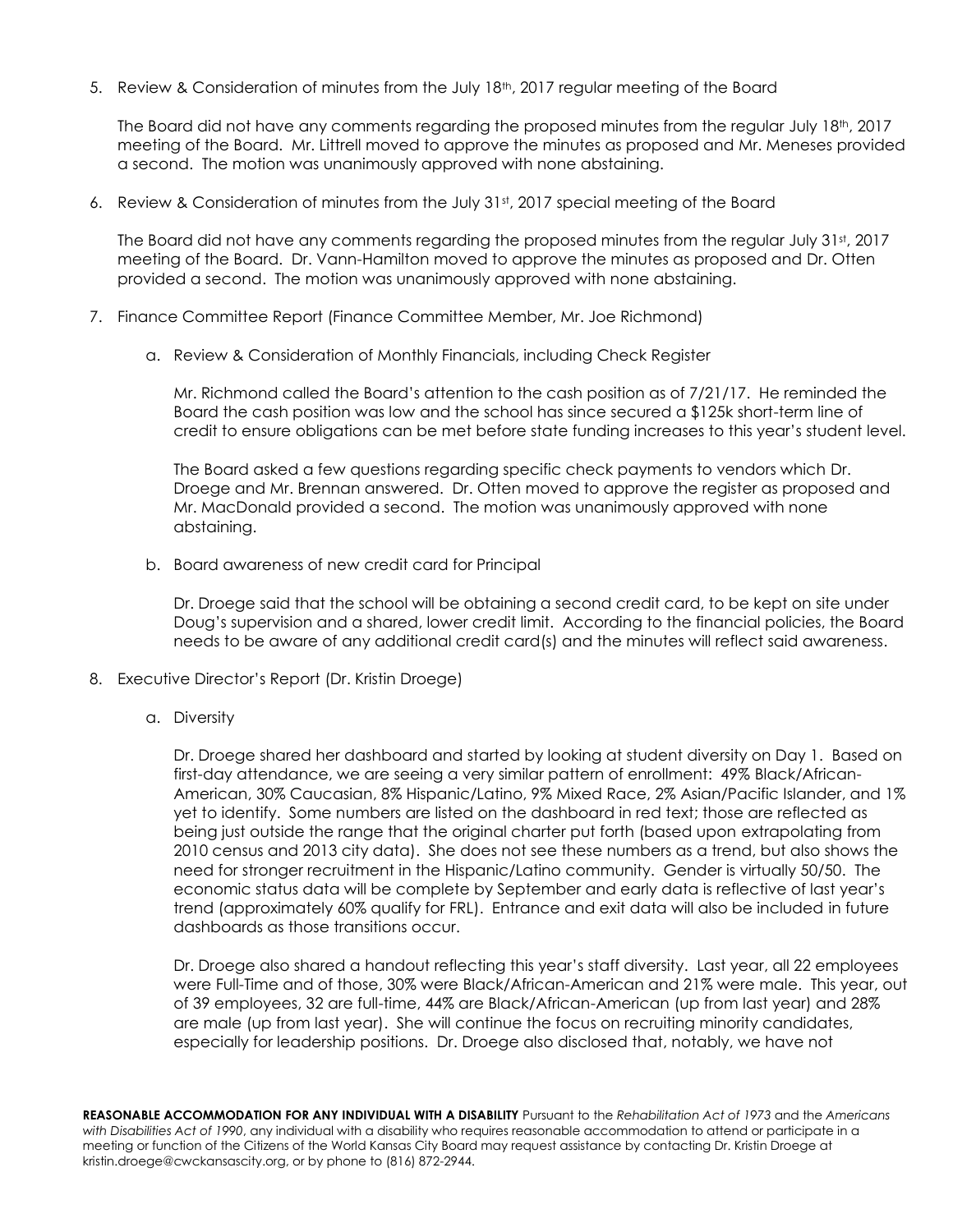successfully recruited Hispanic/Latino candidates and that will be a continued research and focus moving forward.

## b. Understanding

Dr. Droege introduced Mr. Smith (Principal) to share an academic update. Mr. Smith updated the Board that, in collaboration with the network, the NWEA assessment will only be administered twice per year (2<sup>nd</sup> and 3<sup>rd</sup> trimesters in K; 1<sup>st</sup> and 3<sup>rd</sup> trimester in 1st and 2<sup>nd</sup> grade).

Mr. Littrell asked how results/data are shared with students. Mr. Smith, Ms. Quance, and Dr. Droege all responded that data is shared with families, but not directly with students. Some teachers do share data with students in a "this was your goal and you beat it!" framework.

Mr. Smith shared a "Graduate Dispositions Review" handout. He reminded the Board that CWCS visited the school last spring with the intention of evaluating our operations through the lens of the network's Graduate Dispositions.

In summary, we were commended for: our commitment to students and community, the care given to students, and our articulation of learning goals. We also were shown the following areas in which we could grow: mentoring of new teachers, implementing curriculum, and diversity issues amongst staff.

Mr. Smith drew attention to our responses to the growth opportunities, including adding race & equity components to all Professional Development days for this upcoming year; instituting grade level leads (teachers) to focus on mentoring; Mr. Smith will provide more opportunities for students to reflect on learning; there will be specific opportunities for Kindergarten Teaching Associates to work with both Dr. Droege & Mr. Smith on professional development.

Dr. Droege reminded the Board that Graduate Dispositions are the characteristics we expect our students to display when they graduate. We'll project those out and work backwards on identifying grade-level steps to figure out how we get there. It began last year, continues to grow and solidify, and will continue to support the nuances of the program.

Lastly, Mr. Smith gave an overview of the "Summer Institute." External presenters did full-day trainings on Everyday Math Curriculum, Trauma-Sensitive Schools, and Social-Emotional Learning. Faculty presenters (all returning teachers presented something) focused on MANDT training for physical student intervention, positive behavior intervention support training, Chill Zone, Science projects, and other staff project needs. All presentations are kept in a newly-organized internal network drive; this is a huge step forward in growing institutional knowledge. Dr. Droege shared that a special highlight was a bus tour designed by Ms. Quance and Mr. Johnson – the faculty rode a school bus through five different neighborhoods that we pull families from; families that lived in the neighborhood were pre-selected and asked to share their experiences/challenges they face and how their neighborhood is connected to the school and how that connection could be increased.

## c. Connection

Dr. Droege introduced Ms. Quance. Ms. Quance gave an overview of the "connections" program and gave examples (i.e. Nelson-Atkins Art Museum). Ms. Quance reported that she is expanding some programs (like Nelson-Atkins) by grade level (into 1st and 2<sup>nd</sup>), expanding others to reach more broadly, (i.e. the zoo curriculum offerings in K – including a field trip funding source) and diving deeper into curriculum with others, like BikeWalkKC.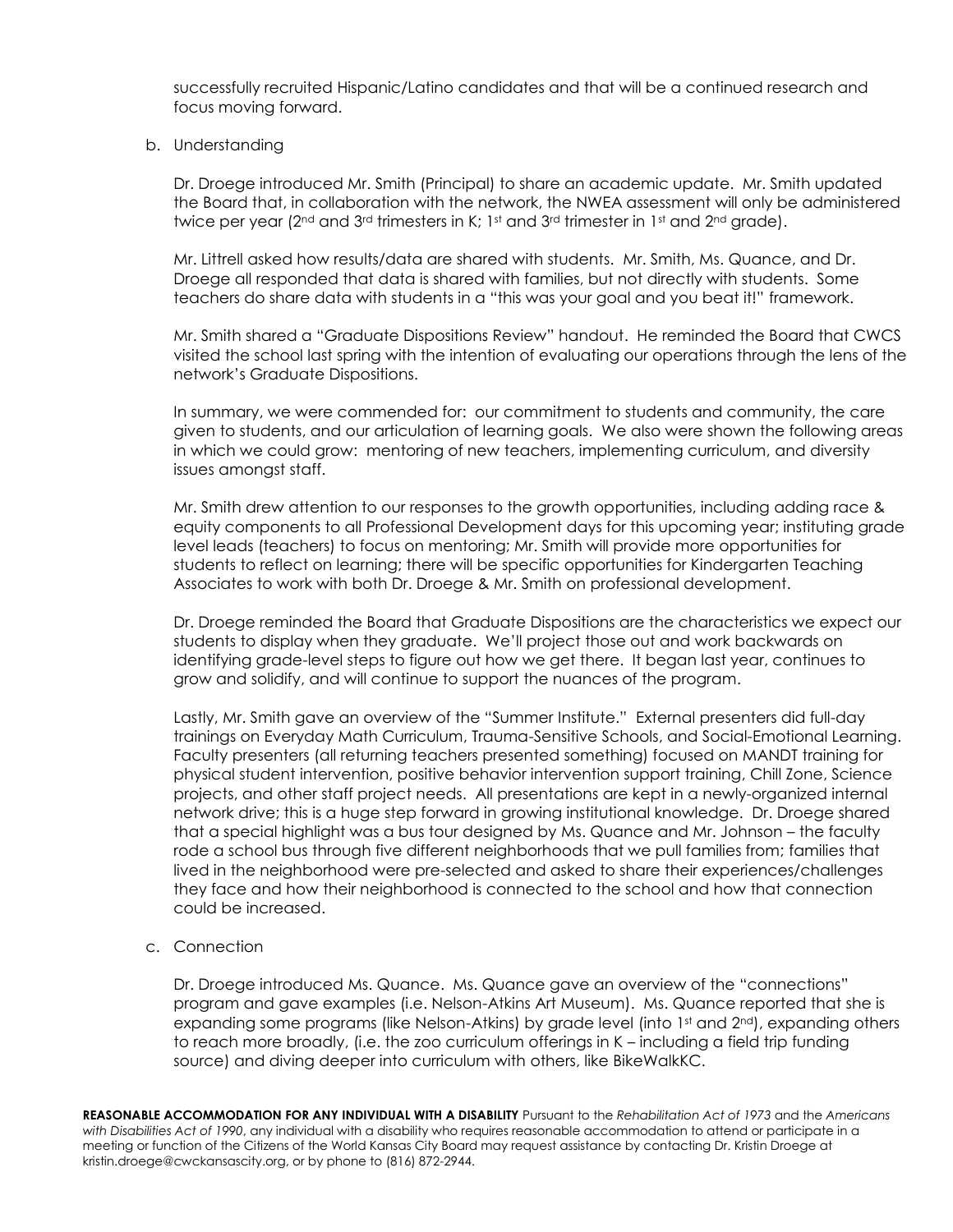She also shared a new direction for consideration: LiteracyKC has a "Let's Read Family Literacy" program, which we will partner with them to pilot. It would meet both "educational partnerships" and "family support."

Mr. Norris asked if the Board could help support Ms. Quance in the area of community partnerships – especially in bringing support to the school community in response to difficult/challenging news events. Dr. Droege said that we have a very strong value system that has been introduced to our families and students and our school would be receptive to any community partnership going forward; Dr. Droege believes the faculty is willing to go into tricky conversations and would reach out if needed.

- 9. Handbook & Manual Updates
	- a. Review & Consideration of 2017-2018 Policy Manual

KD reminded the Board that last year, we purchased from MCPSA a set of templated policy manuals. We personalized it, consulted with our attorney, and the Board passed it. We are required to adopt them each year.

The Board did not have any comments regarding the proposed Policy Manual. Dr. Otten moved to approve the Policy Manual as proposed and Mr. Macdonald provided a second. The motion was unanimously approved with none abstaining.

b. Review & Consideration of 2017-2018 Family Handbook

The Board did not have any comments regarding the proposed Family Handbook.

Mr. Norris asked if there was any mechanism for soliciting feedback from families. Dr. Droege said that the handbook is mainly a tool to communicate to families what options are available to them and she has received limited feedback on it from families.

Mr. MacDonald asked if the handbook was available in Spanish; Dr. Droege said it was not yet. Mr. MacDonald said he would try to find a resource to do the translating.

Mr. Littrell moved to approve the Family Handbook as proposed and Mr. Meneses provided a second. The motion was unanimously approved with none abstaining.

c. Review & Consideration of 2017-2018 Employee Handbook

The Board did not have any comments regarding proposed Employee Handbook. Mr. Meneses moved to approve the Employee Handbook as proposed and Mr. Sealey provided a second. The motion was unanimously approved with none abstaining.

Mr. Sealey asked how these handbooks are distributed. Dr. Droege shared that the employee handbook is distributed digitally to all employees and an acknowledgment form must be signed and turned in to the Regional Office. We can explore having an acknowledgement form in the Family Handbook, but would like to explore ways to make that a meaningful process (instead of reading a manual straight through). The handbook is available digitally on the family portal section of our website. Dr. Droege & Mr. Sealey discussed a suggestion of working with Mr. Johnson to present a small section (~5 minutes) at each Family Council meeting